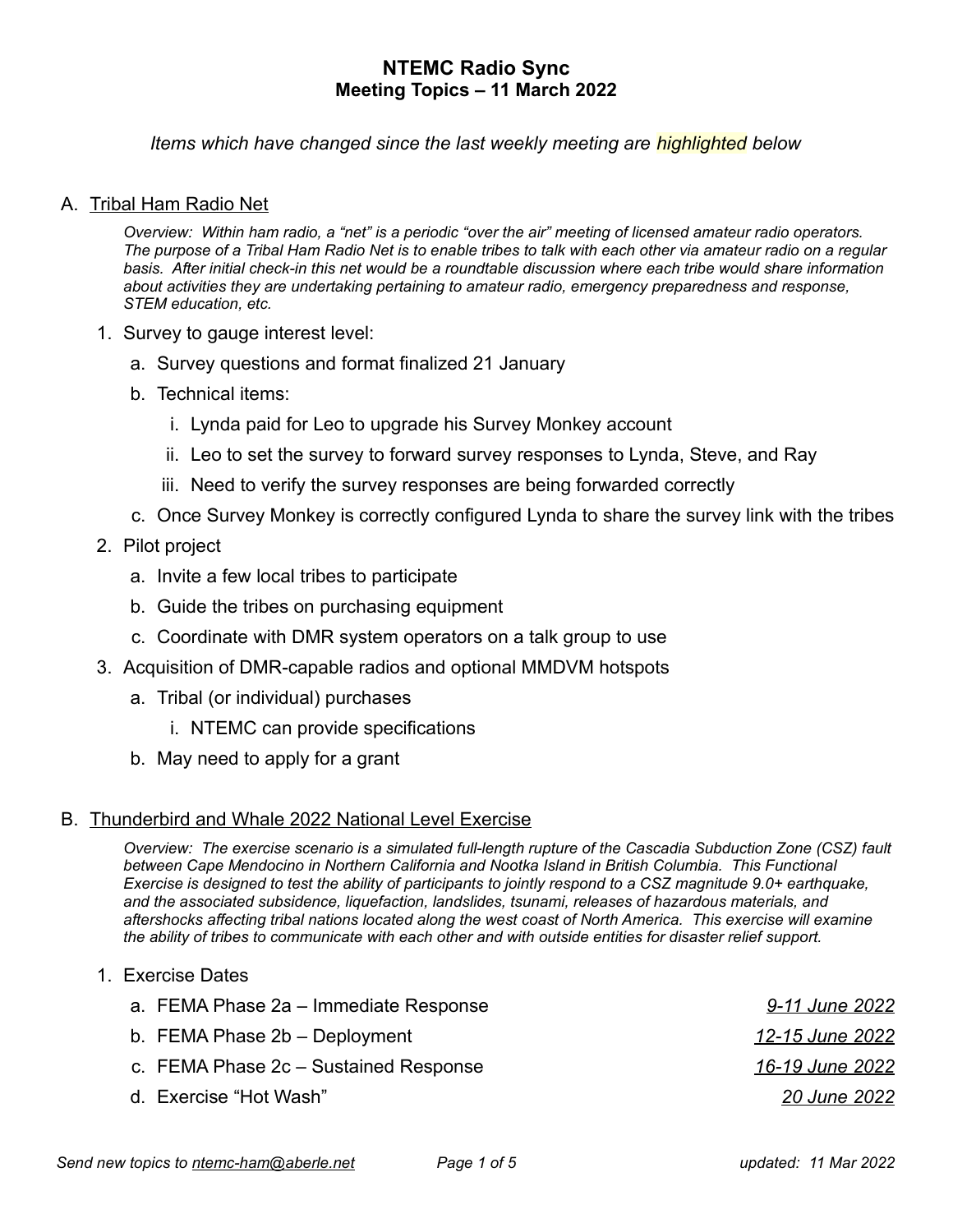- 2. ESF #2 Objectives:
	- a. See the ESF #2 sections of the "TW22,Exercise-Objectives,NTEMC.pdf" and "TW22,Exercise-Objectives,tribal-template.odt" documents on the NTEMC website (*eventually*).
- 3. Exercise Tasks Amateur Radio Communications (ESF #2)
	- a. See the "TW22, Overview, Amateur-Radio.pdf" documented on the NTEMC website (*eventually*).
- C. EOC and Airport Radio Equipment

*Overview: Amateur Radio stations are needed at both the NTEMC EOC and at airports to communicate with air operations resources supporting tribes.*

- 1. Design, procure, and install a radio station for the new EOC in the NTEMC Innovation Center at Maltby, WA
	- a. Defined three ham radio operating positions (HF, VHF/UHF analog, VHF/UHF digital)
	- b. Other radio systems:
		- i. GMRS radio
		- ii. Marine radio
			- Icom M330 / M330G VHF Marine Fixed Mount
		- iii. Airband radio
			- Icom A120 VHF Air Band Transceiver
		- iv. SDRplay receiver
		- v. GOES weather satellite receiver
		- vi. CB radio
			- Uniden BEARCAT 980SSB
	- c. Station power solar panels, charge controller, and storage batteries
		- i. Steve is working with WSDOT on some electrical safety issues with installation in commercial spaces (as we expect to clone their solution)
	- d. A detailed parts list was drafted on 26 January and will (hopefully) be completed in one or two more work sessions.
		- i. Are there trees on surrounding properties that would block a HamWAN connection?
			- Need to check path to high-level sites with a drone
		- ii. Would it work to have antenna masts located on two sides of the new pond (so that the broadband di-pole would mount between the two)?
			- Yes, and Ray has create a prototype position document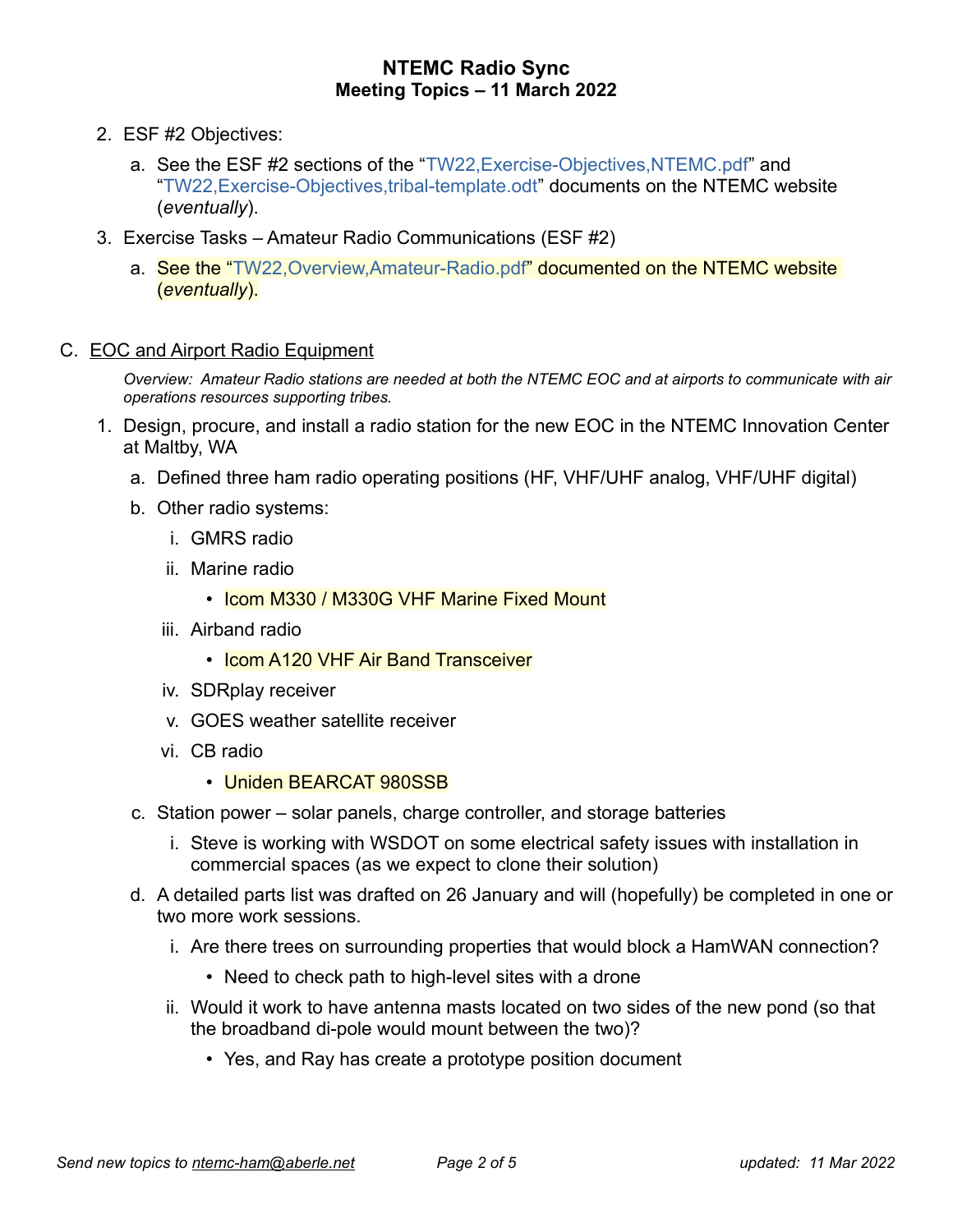- e. We are unsure that the radio equipment within the NTEMC Innovation Center will be able to be situated in a location where the building owners will permit penetration of the exterior wall to install a tube (and weather head) for coaxial cable ingress.
	- i. It may be necessary to install a temporary radio station in an on-site trailer or construction-style portable office.
		- Electrical service and heating/cooling could be issues.
- 2. Design a communications trailer for the Arlington Airport
	- a. This will be a prototype which can be cloned at other airports
	- b. Same operating positions, radios, and antennas as the NTEMC EOC
	- c. Antennas will need mounting systems on the trailer
		- i. Fixed sleeves or tilt up scheme for the antenna masts
	- d. Both solar and generator power capability
- 3. Next steps
	- a. Complete detailed parts lists
	- b. Grant application(s) for the equipment
- D. Amateur Radio Training

*Overview: Tribal nations have adopted amateur radio to provide supplemental and backup communications in*  times of emergencies and disasters. Fundamental to this effort, is the necessity to have an adequate supply of *ham radio licensees. This effort will create a series of amateur radio training videos for tribal members to study.*

- 1. Lesson planning:
	- a. Met with animators on 12 January 2022
		- i. Next step is to develop a script
			- This is needed before project costs can be finalized
		- ii. Lynda is looking for a small grant to cover script writing
	- b. Released 2022-2026 Technician License question pool
		- i. Updated link (7 March 2022):
			- http://ncvec.org/downloads/Technician%20Pool%20and%20Syllabus%202022- 2026%20Public%20Release%20Errata%20March%207%202022.pdf

## E. Inter-Tribe Amateur Radio Communications System

*Overview: In order for tribes to establish resilient amateur radio backup emergency/disaster communications with each other and with adjacent local jurisdictions, a system of interconnected radio repeaters is a fundamental building block. To achieve this goal, the NTEMC is advocating building a system of tribal radio repeaters and microwave relay points which will be attached to existing non-tribal repeater networks.*

- 1. Pilot Project, Pacific Northwest
	- a. Grant applications: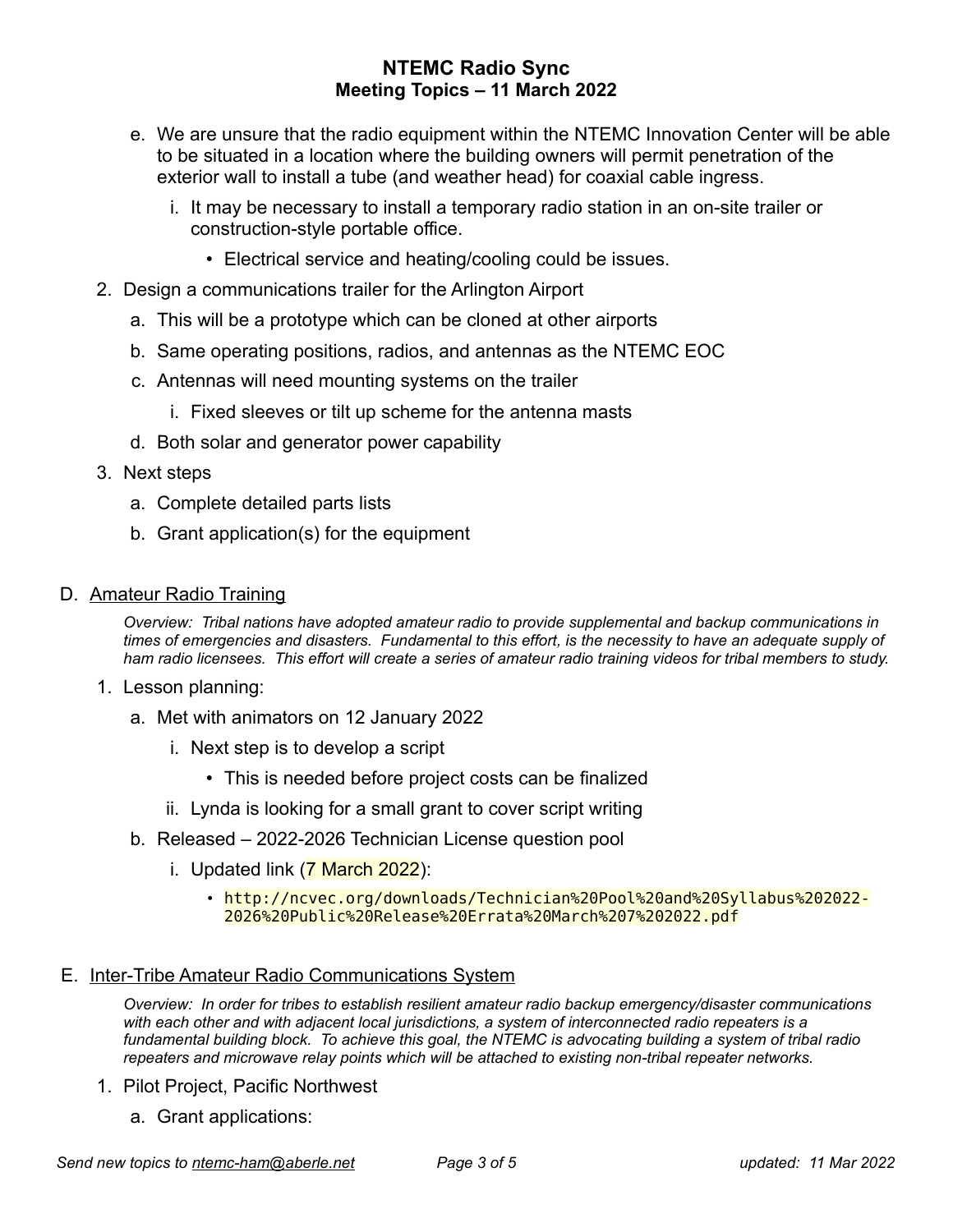- i. Notifications on NTIA-CMCPP-2021 grant applications expected in March 2022
- ii. Upcoming grant opportunities?
	- Steve met with Sonya Richmond of Mutualink and gave her a ESF #2 overview
		- Lynda met with Sonya
- b. Next steps:
	- i. Local and regional partnerships
		- Sample resolution adopting amateur radio
		- Draft agreement for tribes receiving radio equipment and support (current & future)
	- ii. Identify potential repeater sites and existing communications site infrastructure.

## F. Amateur Radio Satellite System

*Overview: Due to the remote locations of many tribes, a ground-based amateur radio system needs to be augmented by an amateur radio satellite system. To achieve a high level of communications resiliency, the NTEMC is advocating building a system of tribal amateur radio satellites.* 

- 1. Interest/Involvement by UW, OSU staff
- 2. Interest/Involvement by Canadian tribes, universities, etc.
- 3. Need to form teams to:
	- a. Develop specifications
	- b. Build partner relationships
	- c. Involve STEM programs in the schools
- 4. Note: Article in Nature about LEO collision and debris impact potential
	- a. https://www.nature.com/articles/s41598-021-89909-7

## G. Action Items

| 1. Set the radio survey to email survey responses to Lynda, Steve, and Ray              | <u>Leo</u>        |
|-----------------------------------------------------------------------------------------|-------------------|
| 2. Verify the radio survey responses are being forwarded correctly                      | Lynda, Steve, Ray |
| 3. Share the radio survey link with all tribes                                          | <u>Lynda</u>      |
| 4. Invite a few local tribes to participate in a weekly radio net pilot project         | Ray, Steve        |
| 5. If needed, guide tribes on purchasing radio equipment                                | <b>Steve</b>      |
| 6. Coordinate with DMR system operators on a talk group to use                          | <b>Steve</b>      |
| 7. Meet with Sonya Richmond of Mutualink regarding grant opportunities <i>completed</i> | <u>Lynda</u>      |
| 8. Set up Technician License Class in April at NTEMC HQ in Maltby, WA                   | Ray, Steve        |